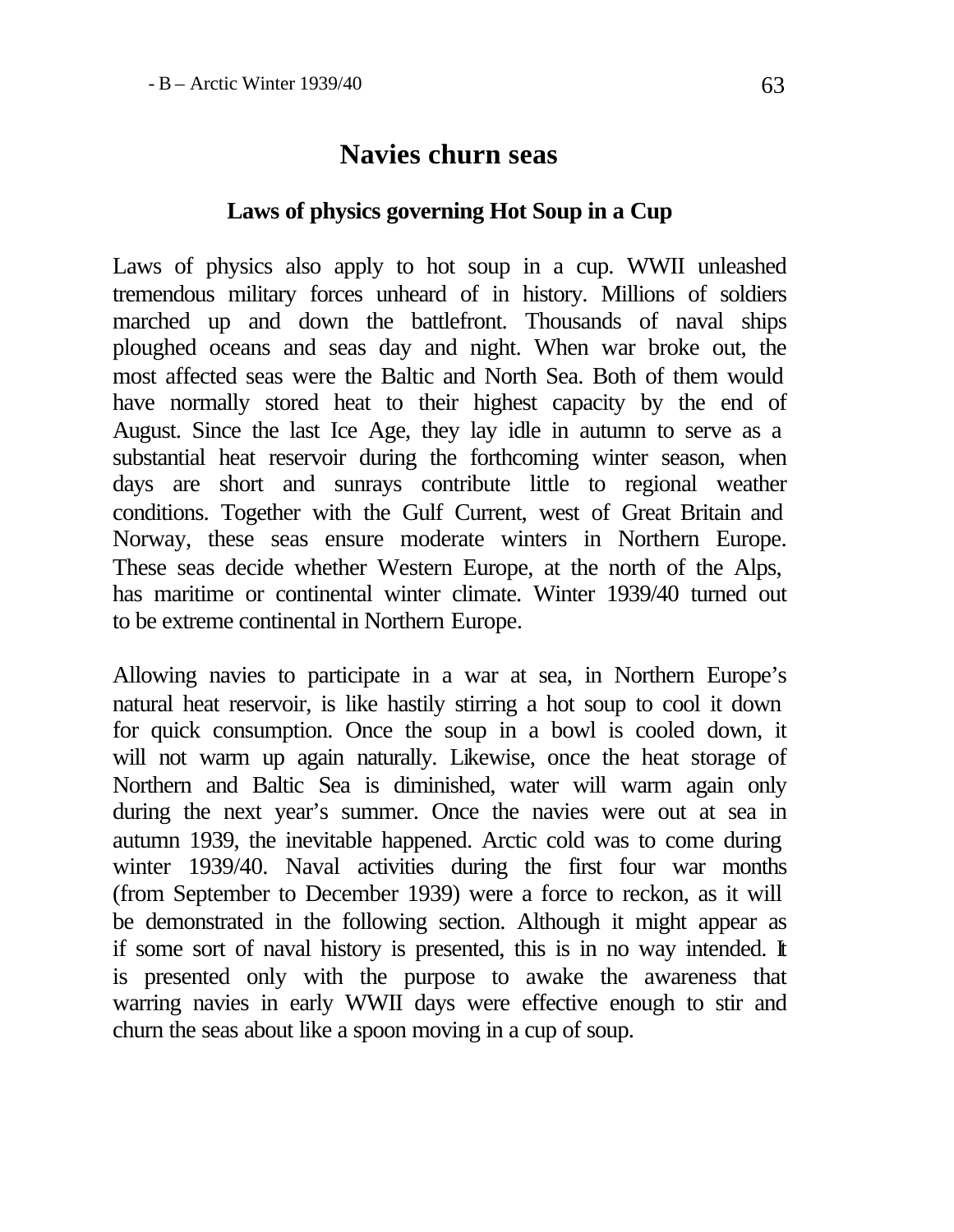#### **"A spoon in a cup"**

Dimension matters when considering the effect of a spoon stirring the soup in a bowl. In oceanic terms, Northern Europe's enclosed seas are only 0.2% of the global sea surface and a mere drop with respect to the total volume (0.0026%). Nevertheless, they play a vital role as their size is roughly one-fourth of North-Western Europe. With regard to the effect of a 'turning about' of sea areas, the available depths also matter considerably. In North and Baltic Sea, depth is not significant,



i.e. a mere average of 50 meters. In comparison, Mediterranean Sea has an average depth of 1,500 metres and sunrays warm the sea even in wintertime. It matters if a ship moves through a moderate water depth or a sea mine explodes only a few meters above the seabed. In those days, battleships had an average size of about 35,000 tons, a draught of 10 metres and a speed of 32 knots (ca 60 km/h). Accompanied by a number of escort destroyers across the seas, battleships

turned huge water areas around. Suddenly, there were thousands of naval ships out on the sea, hunting enemies or being hunted from shore, air, surface ships or submarines. Our following task is to describe which mighty forces have been set in motion before the war winter plunged to arctic cold, in mid-January 1940 (for the first time) and in mid-February (for the second time). Our proposition is to demonstrate that the image of a spoon moving in a hot-soup-cup corresponds to the huge naval force which was active in North and Baltic Sea during the initial war months of 1939.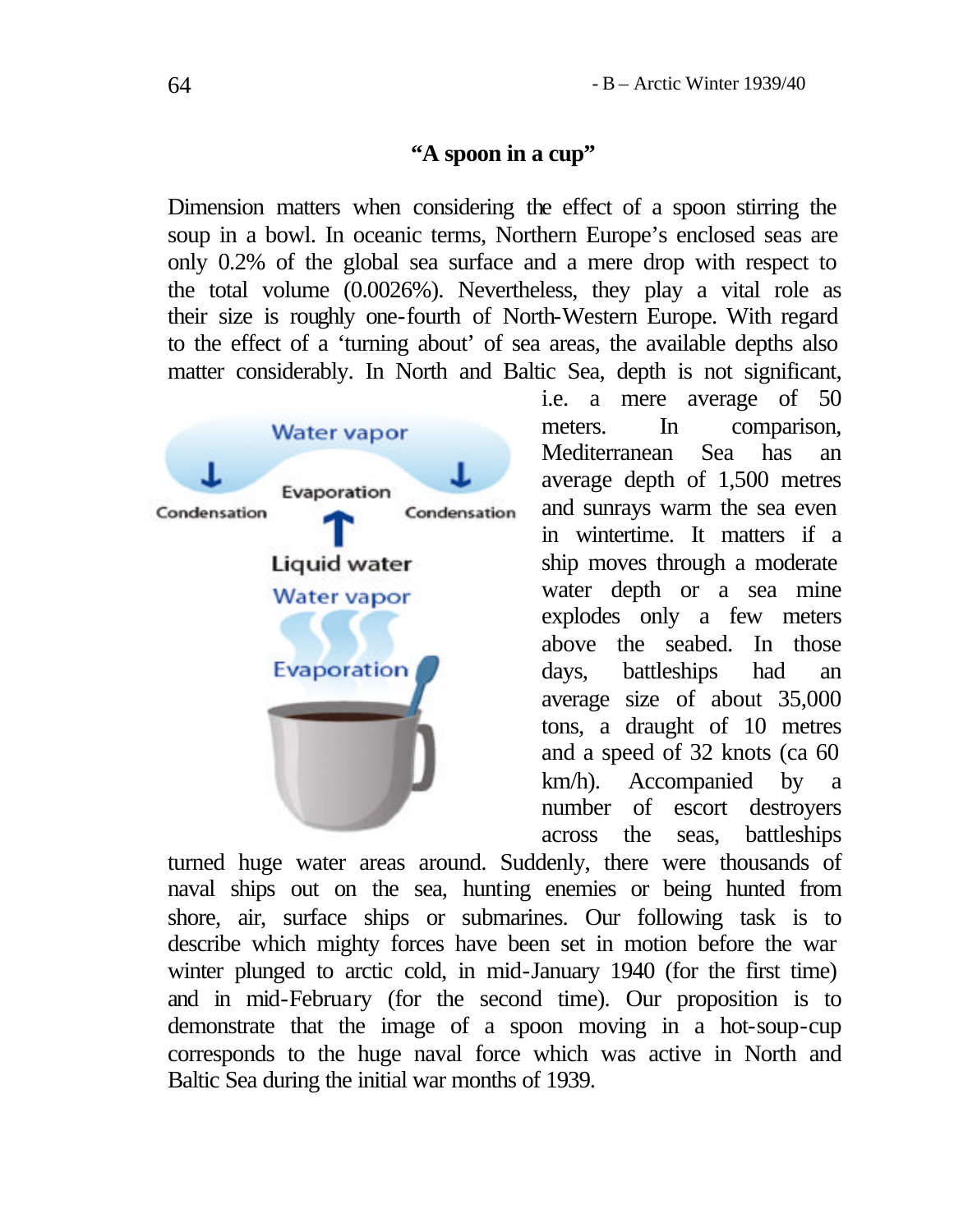# **Naval Fleets**

By December 1939, the number of main naval ships belonging to Germany, Great Britain, France, Italy, the Soviet Union and Italy had amounted to more than 1,000 vessels (including submarines, torpedo boats, etc.) with a total tonnage of 2.8 million, plus at least another thousand smaller vessels and boats serving for example as mines sweepers, etc.

- **Great Britain:** 250 big naval vessels (183 destroyers and bigger vessels) and ca. 57 submarines;
- **Germany:** 30 big naval vessels (21 destroyers and bigger vessels) and 57 U-boats.

## **Merchant Fleet and Convoy System**

World merchant fleet comprised 30,000 ships with a total tonnage of about 70 million when war commenced. Presumably not more than two thirds of the fleet were fit for ocean crossing. British fleet was by far the largest, with 20 Million tons, followed by Norway, with 5 Million tons, Germany, with 4.5 Million tons, and France, Holland and Italy, with about 3 Million tons each.

German merchant fleet was swept away from the oceans before the end of the year: taken as war prize, scuttled by its crew or seeking refuge in neutral ports. Vital transportation requirements in the Baltic Sea and ore shipment from North Norway required about 600 ship voyages per month, with additional requirements after the occupation of Norway (1940).

As far as Britain was concerned, shipping was of utmost importance. No effort was spared to maintain it functional. Atlantic supremacy was meant to ensure sufficient supply to Great Britain at any time. Allies introduced the convoy system without delay, a very successful measure during WWI, supported by the First Lord of the Admiralty, Winston Churchill, who considered it "the dominating factor all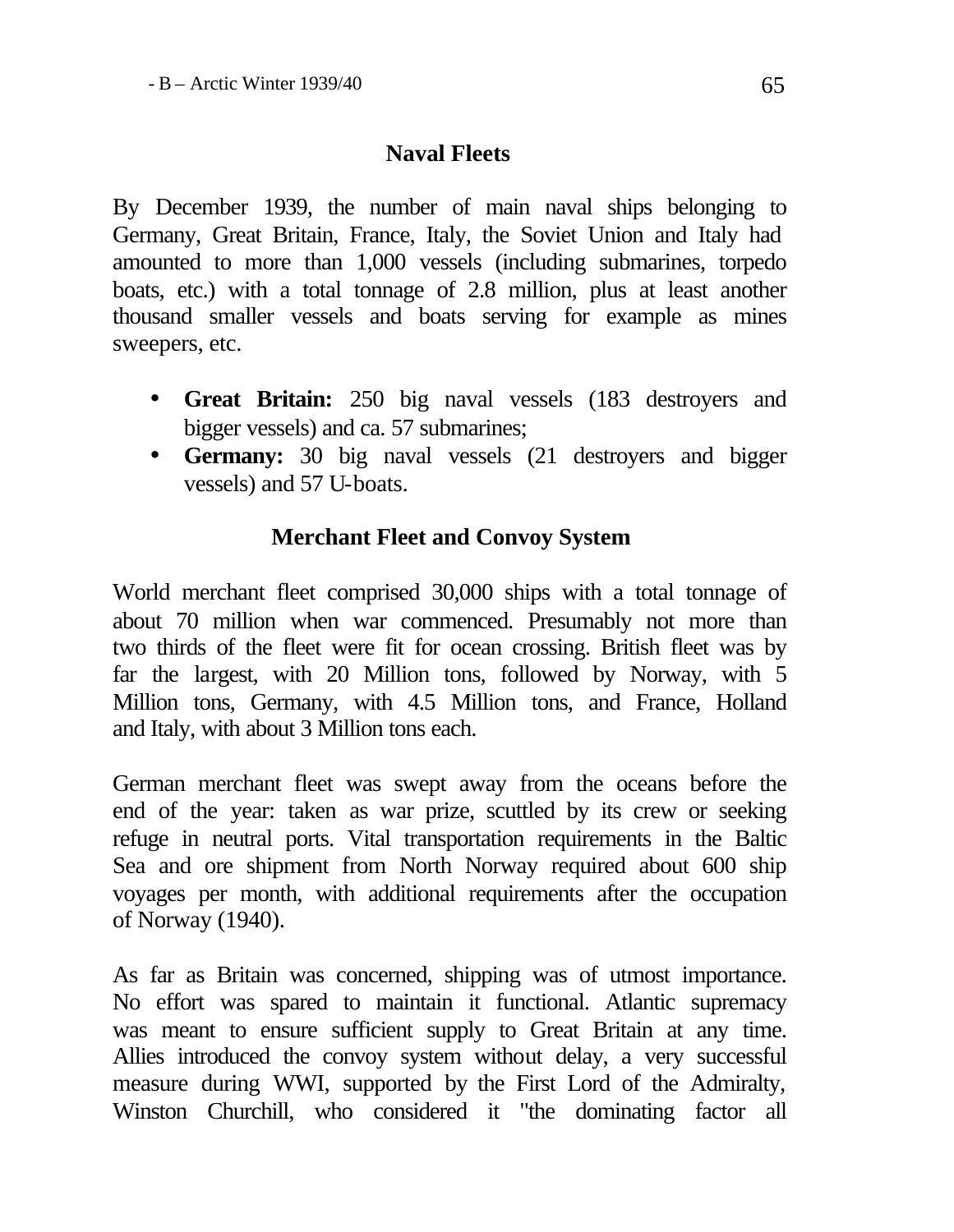throughout the war. ...Battles might be won or lost, enterprises might succeed or miscarry, territories might be gained or quitted, but our power to carry on the war, or even to keep ourselves alive, is represented by our mastery of the ocean routes and the free approach and entry to our ports"<sup>6</sup> .

Convoying meant that up to 50 ships sailed in four to five columns, frequently altering course by up to 90 degrees simultaneously (zigzagging), while naval escort vessels formed a shield around them. During WWII, on the  $5<sup>th</sup>$  of September 1939, the first deep-sea convoy of eleven troop transporters sailed from



Clyde for Gibraltar, escorted by the battleship *Ramillies* and eight destroyers. On Wednesday the 6<sup>th</sup> of September, the first of the East Coast convoys sailed from the Thames up to the Firth Forth. By the end of the war, coastal convoys around the United Kingdom amounted to 7,700, together with 173,000 merchant ships.

The threat of submarines and raiders was felt everywhere. Ships zigzagged the seas on their own. The British cruise liner "Andorra Star" crossed the Atlantic in 10 days (NYT, 13 September 1939), while the US liner "Manhattan" sailed from Bordeaux to the States escorted by two US Navy destroyers in mid-September (NYT, 17 September 1939). Britain announced that it would arm 2,000 merchant ships with guns (NYT, 1 October 1939). Within 12 months, 3,000 vessels were armed with a 4.7-inch  $gun^7$  each. By December 1939, 5,756 ships had sailed in convoys<sup>8</sup>. By the end of the year, only twelve

8 Winton, John; 'Convoy – The defence of sea trade 1890-1990', London 1983., p. 128

<sup>6</sup> Source:www.usafa.af.mil/dfh/harmon\_series/docs/Harmon36.doc.

<sup>7</sup> Slader, John; 'The Fourth Service' –Merchantmen at war 1939-45', Corfe Mullen, Dorset, 1995, p. 56.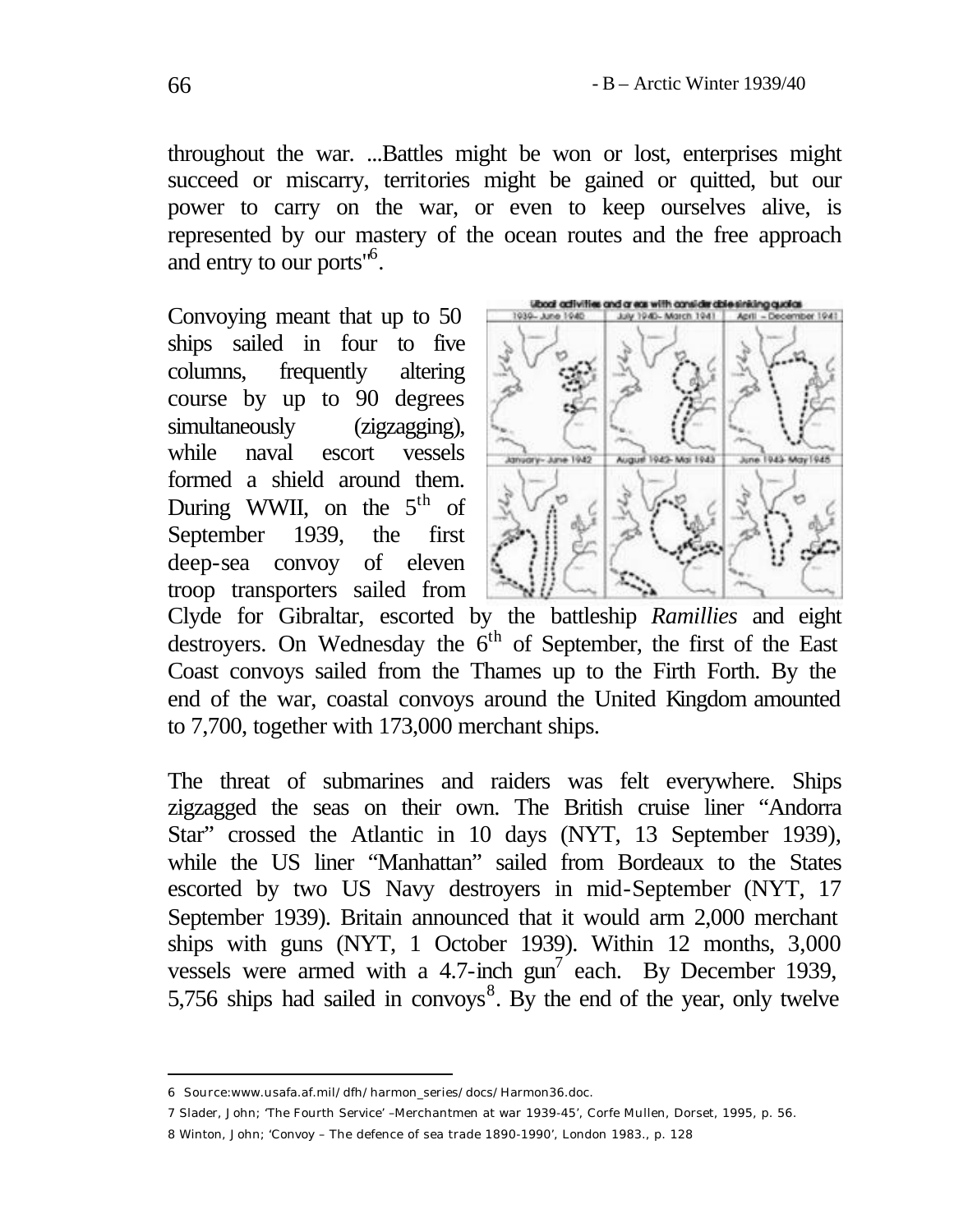vessels and five stragglers from convoys were torpedoed by U-boats and sunk. The total loss amounted to the tonnage of  $421,156^9$ .

# **Main operation areas of German U-Boats in the North Atlantic during six time periods**



*The German U-Boats which numbered about 1000 units at the end of WWII could only operate over certain time periods in certain areas of the North Atlantic; further B/W page 66*



*Naval war activity areas from 1942-1945*





*The decrease of air temperatures since 1940 can be linked to naval war*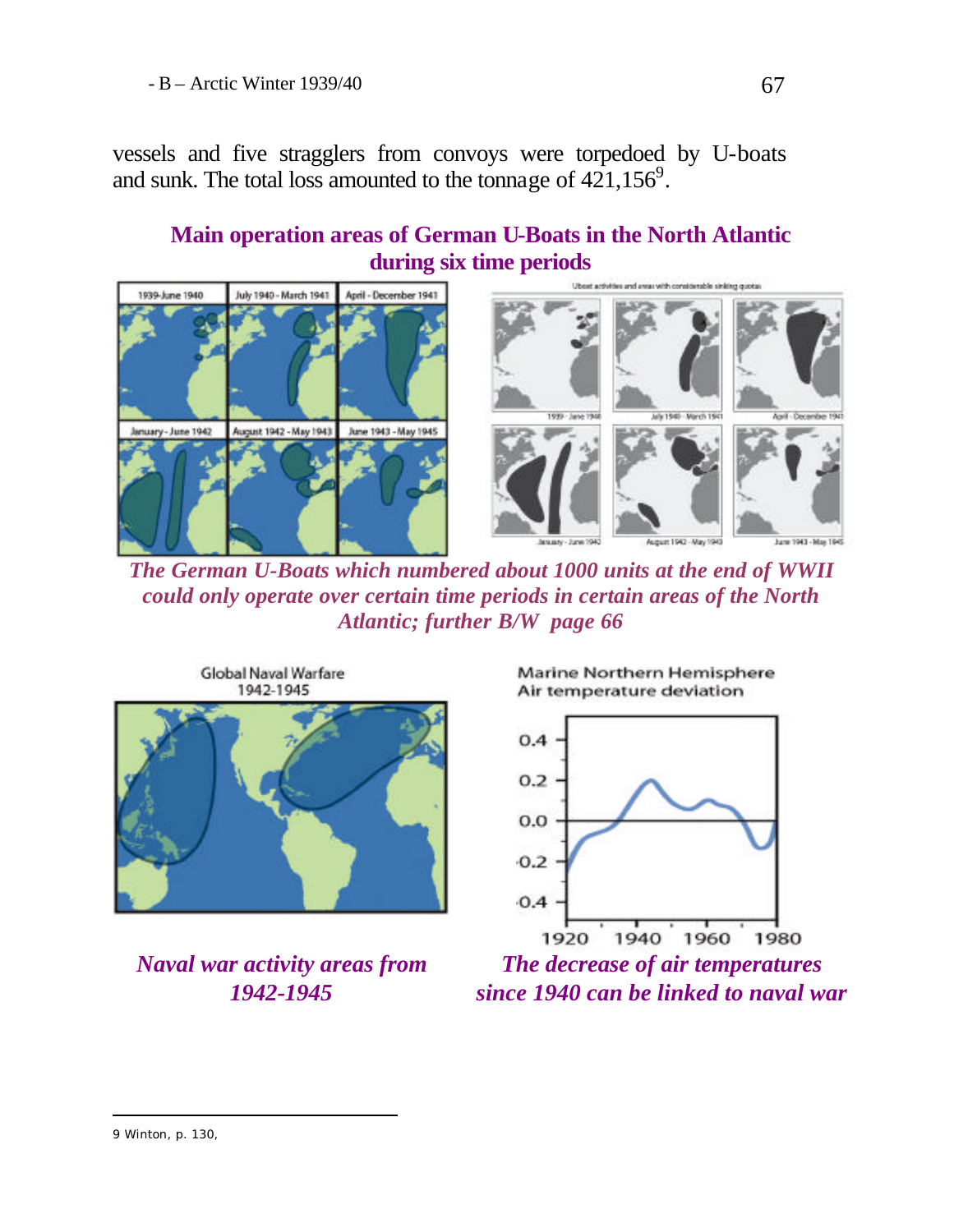### **Submarine – U-boats**

When war started, German and British Navy had 57 submarines each. Britain eventually employed 270, the Germans about 1,000.

British submarines had the difficult task of intercepting well-protected German shipping around Northern Europe by direct torpedo attacks or by mine laying missions. Although Britain never managed to operate in the Baltic Sea during WWII, Royal Navy submarines took a heavy toll on German troop transporters, supply ships and escort vessels, quickly forcing the Germans to adopt defensive convoys when operating in the North Sea or, after 1940, in the Norwegian waters. During the Second World War, British submarines were supposed to have sunk 475 merchant ships, 105 warships and 36 submarines and to have damaged many others.

What happened to submarines in North Sea and elsewhere since the 1<sup>st</sup> of September 1939, for five years day by day, may be illustrated by a news report headlined: "British Submarines' Crew, Bombed All Day At Bottom of Sea, Passes Time by Betting", (NYT, the  $6<sup>th</sup>$  of October 1939), "the Admiralty today released a story about the crew of a trapped, crippled British submarine who ran a penny sweepstake pool at the bottom of the North Sea while the Germans groped for them with sweep wires and shattered bombs and depth charges for twentyfour hours. During the first hour, six depth charges sounded faintly and, during the second hour, the explosions, louder and nearer, averaged every two minutes". Another report from the same date states: "British destroyer patrolling northeast of the English Channel had trapped two German submarines early this week and forced them into a mine field where they exploded and sank" (NYT, the  $6<sup>th</sup>$  of October 1939).

However, the submarine warfare during WWII meant both success and failure to German U-boats in North Sea and North Atlantic, which were deputed to cut Great Britain off vital supplies from Canada and USA. About a dozen German U-boats were already in the Atlantic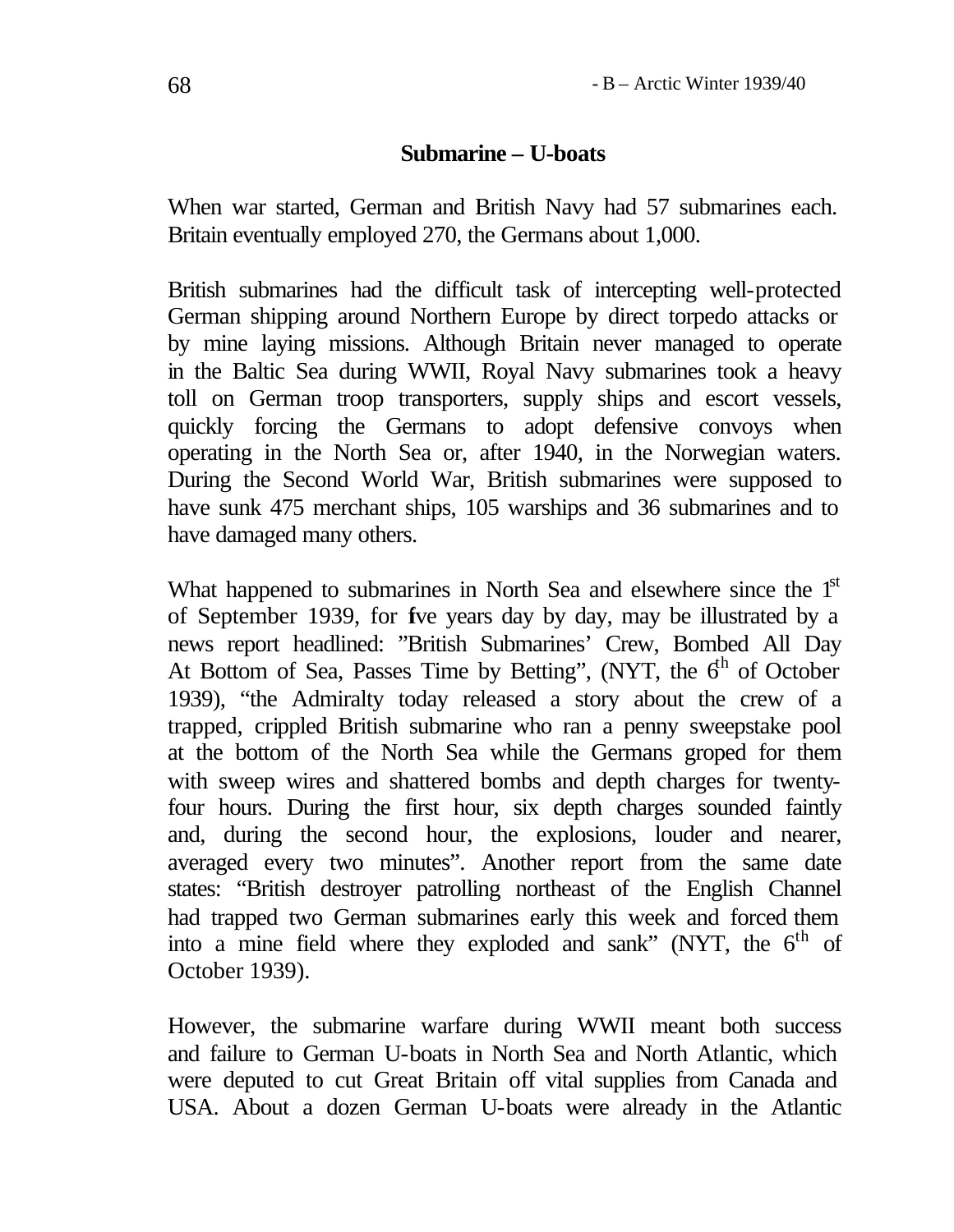when the war started, in September 1939. Others operated in the European waters. Also in September 1939, groups of three to five naval vessels of the Royal Navy were formed in order to patrol large areas. These groups criss-crossed the seas day and night, searching for U-boats and dropping depth charges when a U-boat was detected or assumed to be around.

On the 14th of September 1939, U-39 operating near the Hebrides shot its torpedo at the 22,000-ton aircraft carrier '*Ark Royal'*, but missed. Escorting destroyers *Faulkner*, *Foxhound* and *Firedrake* depthcharged U-39 in a series of attacks, as reported by an eyewitness: "We gained ASDIC Contact with the Sub and each ship in turn went in at full speed and fired a pattern of depth-charges. *Firedrake* attacked last. As we came out of it and heard our depth charges explode, we thought we had missed, until up it came vertical like a huge cigar and then flopped down slowly"<sup>10</sup>. U-39 surfaced briefly, then sank. Attacks of U-29 succeeded a few days later. 22,000-ton British aircraft carrier *'Courageous'* was on an enemy hunt along with four destroyers in the Southwest approaches (Southwest of Ireland), 150 nautical miles WSW of Mizen Head, Ireland, in the early evening of  $17<sup>th</sup>$  September 1939. The carrier could travel at a speed of 30.5 knots (56 km/h). But HMS *Courageous'* days were numbered. "A German submarine struck a telling blow at the British Navy last night by sinking the 22,000-ton aircraft carrier *Courageous*, with loss of an unknown number of its complement of 1,100 officers and men. It was the first real success scored by the German Navy in this war." (NYT, the 19th of September 1939) From a salvo of three torpedoes, two hit the Courageous on portside. The destruction was devastating as Sub-Lieutenant Charles Lamb describes it: 'There were two explosions, a split second apart, the like of which I had never imagined possible. As if the core of the earth exploded and the universe split from pole to pole, it could sound no worse… In the sudden, deathly silence which followed, I knew the ship had died.' The *Courageous* turned over and sank within fifteen minutes, with a loss of 519 of its crew. Lieutenant

<sup>10 /</sup>www.hmsfiredrake.co.uk/firedrake7.htm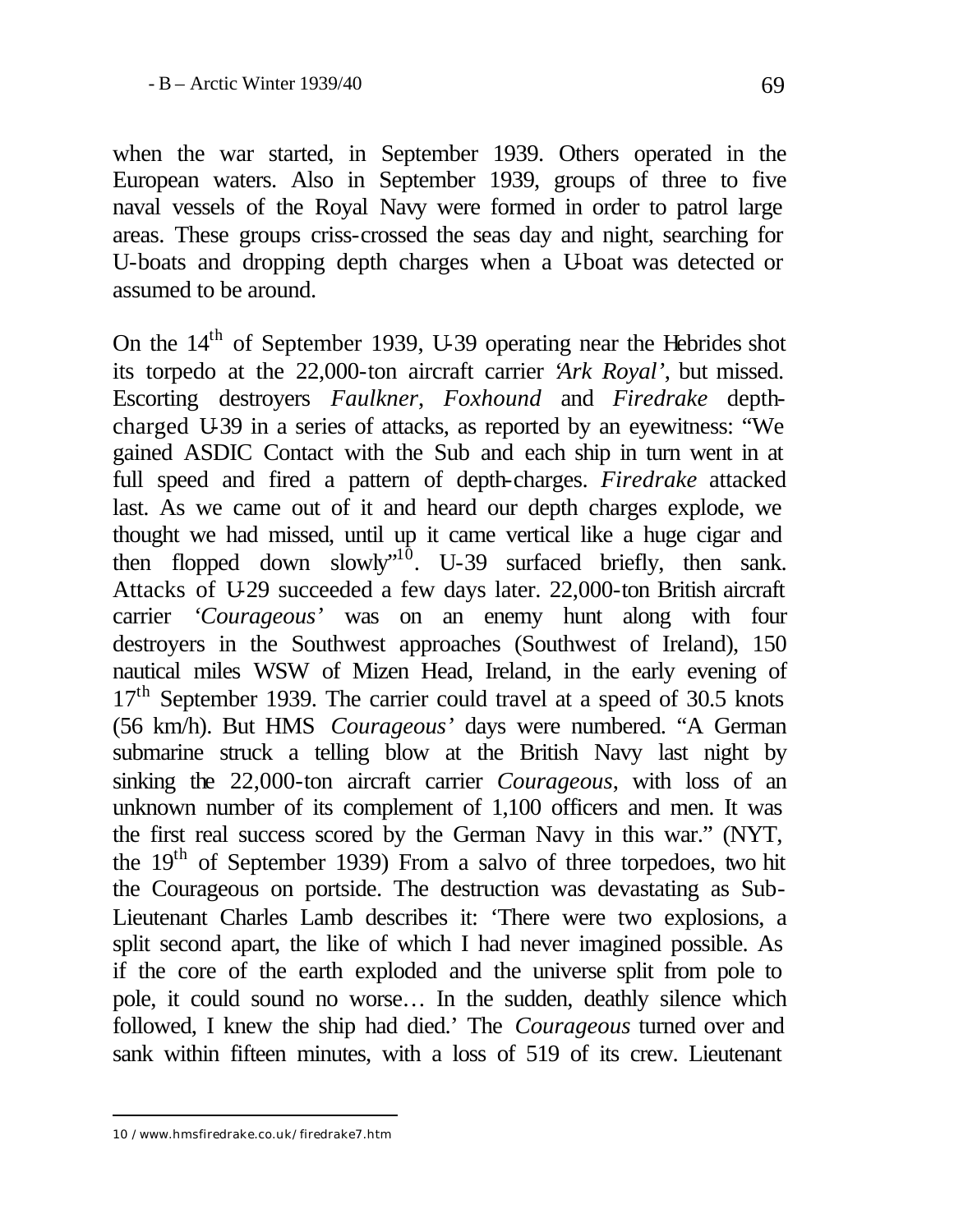Wesmacott 'heard two violent explosions which seemed to lift the ship'. (NYT, the  $19<sup>th</sup>$  of September 1939)

#### **Depth Charges**

This section is about ASW, namely anti-submarine-warfare. A depth charge is a 'drum' containing explosives with a fuse which is detonated at a preset depth and which is based on hydrostatic pressure. Developed in 1916, during WWI, a depth charge could detonate up to 100m depth and carried 150 kg of explosives. There was little development for this weapon between the wars except for a 300kg variant. At the start of WWII, depth charges were essentially the same weapon as it existed at the end of WWI. This situation changed quickly.

In September 1939, The New York Times wrote about the procedures of U-boat hunting: "Once a submarine is located, British naval plans, so far as they were known before the war, call for attack by familiar methods of an enclosing diamond pattern of depth bombs, supplemented, of course, by shell fire and ramming if the submarine could be forced to the surface. In the diamond-pattern attack, the destroyer goes at full speed to the spot where the submarine, slow and clumsy under water, is thought to be. One depth bomb is charged just before the spot is reached. A few seconds' later two more are lobbed out by a Y-gun so that they land out on either side of the destroyer's wake. In the front part of the diamond pattern, another depth bomb is dropped over the stern, some distance ahead of where the Y-gun fired. This way a large area of the sea is covered by this diamond pattern. The effect is further increased by the fact that the bombs are timed to go off at different levels, so that the area is covered not only horizontally but vertically as well. The bursting area of a modern depth bomb is considerable". (NYT, the  $16<sup>th</sup>$  of September 1939)

Evaluating the intensity of the destruction caused by the explosion of depth charges from sea surface to sea bottom is not easy. Many naval vessels were not out on sea for combat reasons, but for training,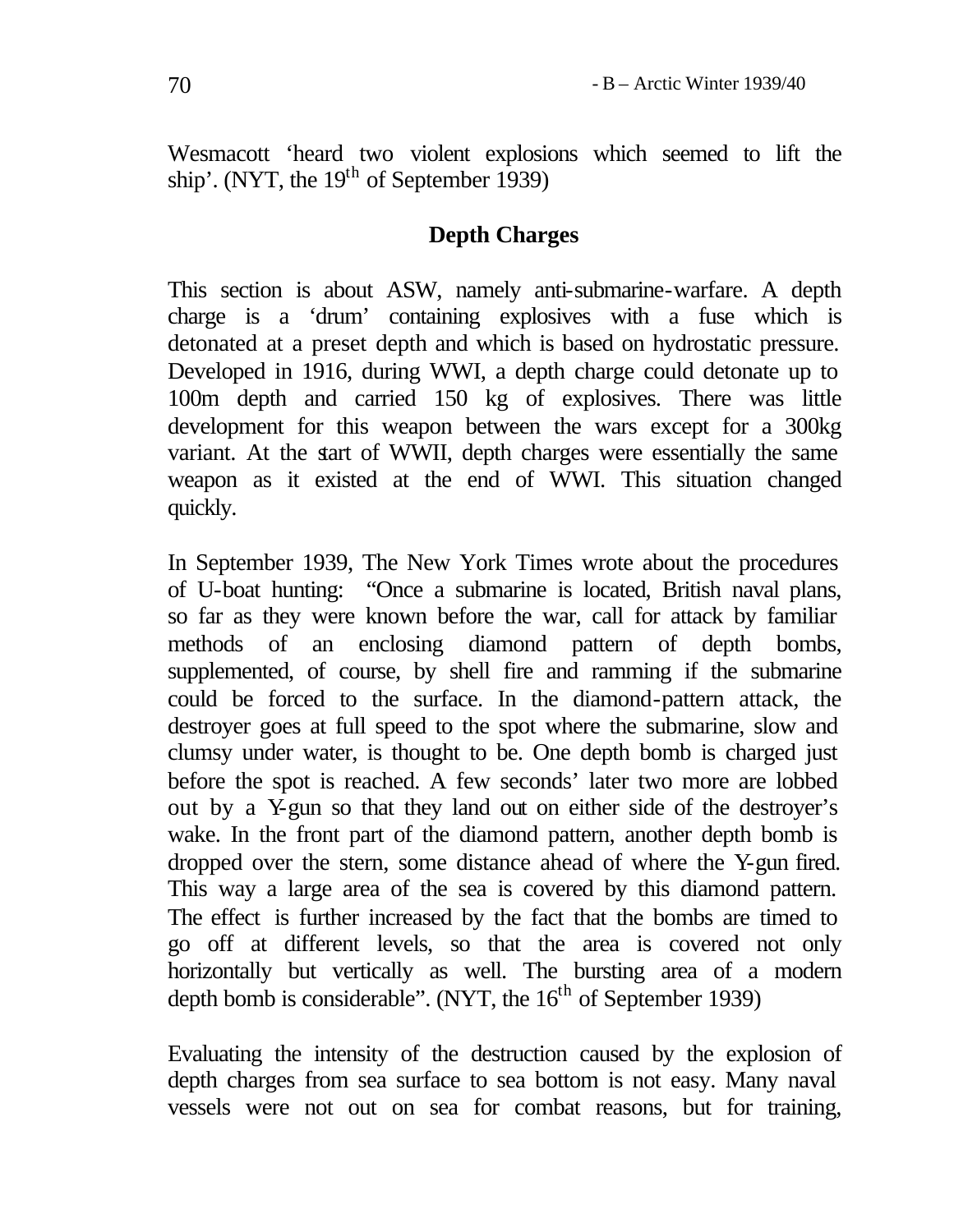surveillance or testing, etc. For many commanders the situation was new and they took precautions against imminent or assumed threats, as the following report illustrates it: "Russian commanders of the transport ships and torpedo boats were so much afraid of being attacked by a Finnish submarine in the Gulf of Finland that they set off depth charges every 15 minutes or whenever an unconfirmed sighting of a periscope was reported, all that resulting in a total of 400 depth charges having been dropped by the end of the operation that  $day$ <sup>',11</sup>.

On the 29<sup>th</sup> of November 1939, at dawn, U-35 was cruising east of the Shetland Islands, in the North Sea. At the sight of the British Destroyer *'Icarus'*, the U-boat crash-dived to 70 m depth and started steering evasive courses. As *'Icarus'* electronic devices for U-boat localisation were out of order, depth charges set for 80m were dropped in order to feign an attack. Two nearby destroyers were alerted. After contact had been established, two more depth-charge attacks followed, jamming U-35 diving plans and placing it at a sharp up angle. Crew was sent to the ship's bow to bring it back on even keel, but all their efforts were in vain. Explosions had also destroyed the fuel and ballast tanks aft. U-35 appeared suddenly at the surface and the crew was ordered to abandon the ship, but their attackers rescued them.<sup>12</sup>

"During the first sixteen months of war, an estimated number of 33 Uboats were destroyed in about 4,000 depth charge attacks."<sup>13</sup> Each attack could mean the use of a few or, from the contrary, of many dozens of depth charges. The total number of depth charges dropped per month could easily reach several thousands. German naval vessels hunted Royal Navy submarines, too. Up to 10,000 or even more depth charge explosions could have occurred below the sea surface during the first four months of the war.

<sup>11</sup> Dyke, van, Carl; 'The Soviet Invasion of Finland 1939-40', London, 1997, p.54

<sup>12</sup> Source: /www.u-35.com/war/

<sup>13</sup> Hackmann, Willem; 'Seek and Strike', Sonar, anti-submarine warfare and the Royal Navy 1914-54 , London 1984, refers who to six months, but the number 33 U-boats was only reached in late 1940), p.303.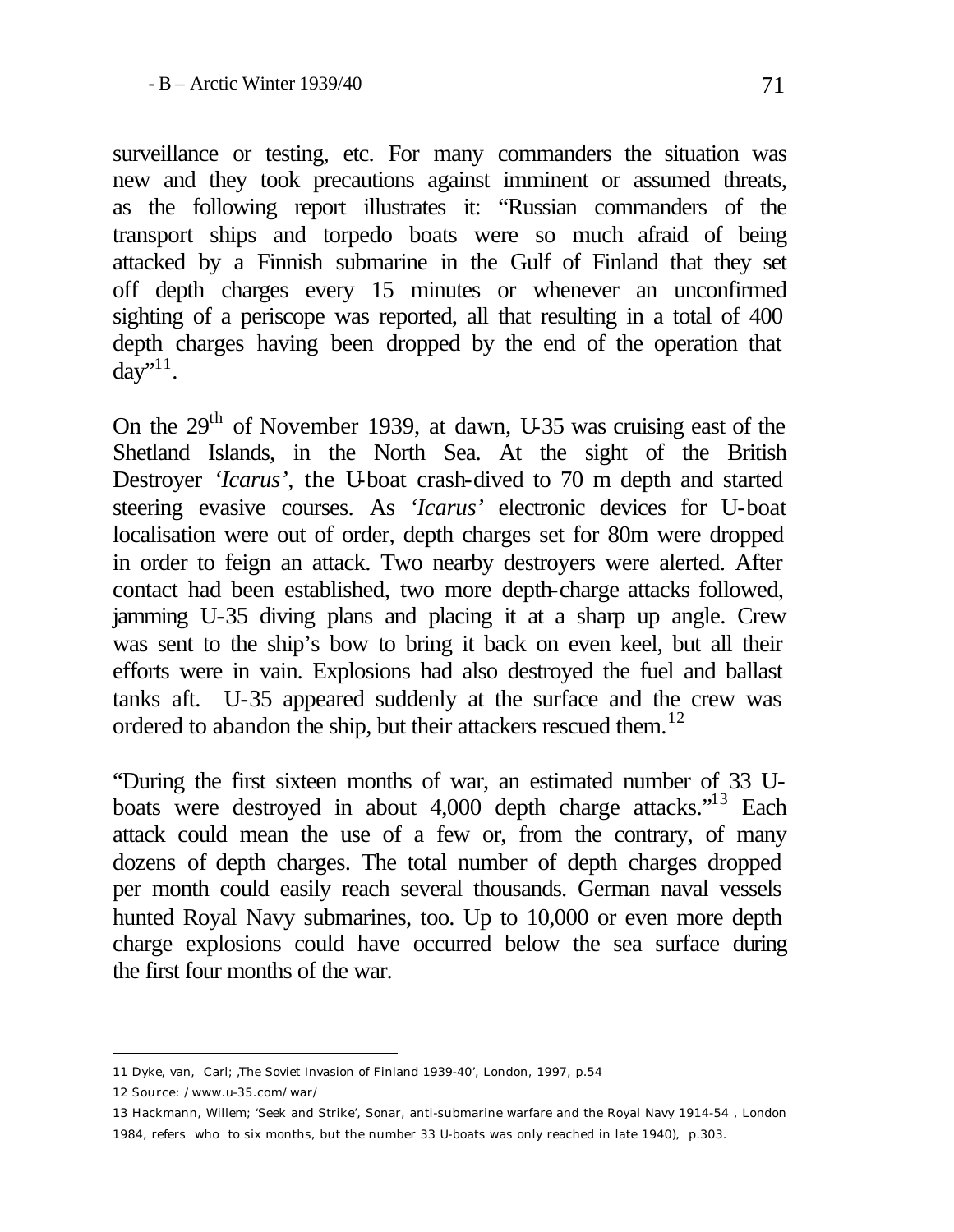Since then, development of depth charges focused on increasing the depth at which a submarine might be successfully attacked, due to improvements to their sinking speed. Since 1943, the detonation of depth charges carrying a charge of 100 kg of TNT at a depth of 300 meters became possible.

# **Arial bombing at sea**

Neither the German navy nor the British one had a fully operational aerial arm at the beginning of WWII. The German Navy never got one. British Royal Air Force Coastal Command became operational in 1940. However, airplanes charged with bombing missions were operating frequently (British airplanes in the Helgoland Bight and German airplanes on England's East coast) or were attacking the enemy in the open sea. On the  $3<sup>d</sup>$  of September 1939, Britain was in possession of a fully operational unit of 2,600 aircrafts<sup>14</sup>; the Germans had nothing less.

A few out of many hundred events are listed below in order to offer you an outline of what happened during the first few months of the WWII.

The 4<sup>th</sup> of September 1939: The First RAF raid of about 30 planes. Organised in separated groups, they targeted a fleet of Nazi naval vessels in the German Bight (Wilhelmshaven and Brunsbüttel). One officer reported (NYT, the  $15<sup>th</sup>$  of September 1939): "The enemy held his fire until we were almost over our targets. Then suddenly he opened every gun he could bring to bear on us. (The pilot described) the anti-air-craft fire 'terrific', especially from the larger warships, which seemed to carry seven anti-air-craft guns on either beam". About seven RAF planes were lost in mission.

The 27<sup>th</sup> of September 1939: "Nazi Planes Raid the British Fleet" (NYT, the  $28<sup>th</sup>$  of September 1939). "Yesterday afternoon, a squadron of British capital ships together with an aircraft carrier, a cruiser and

<sup>14</sup> Sauders, Hilary St. George; 'Royal Air Force 1939-1945', Vol. III, London 1954, p. 379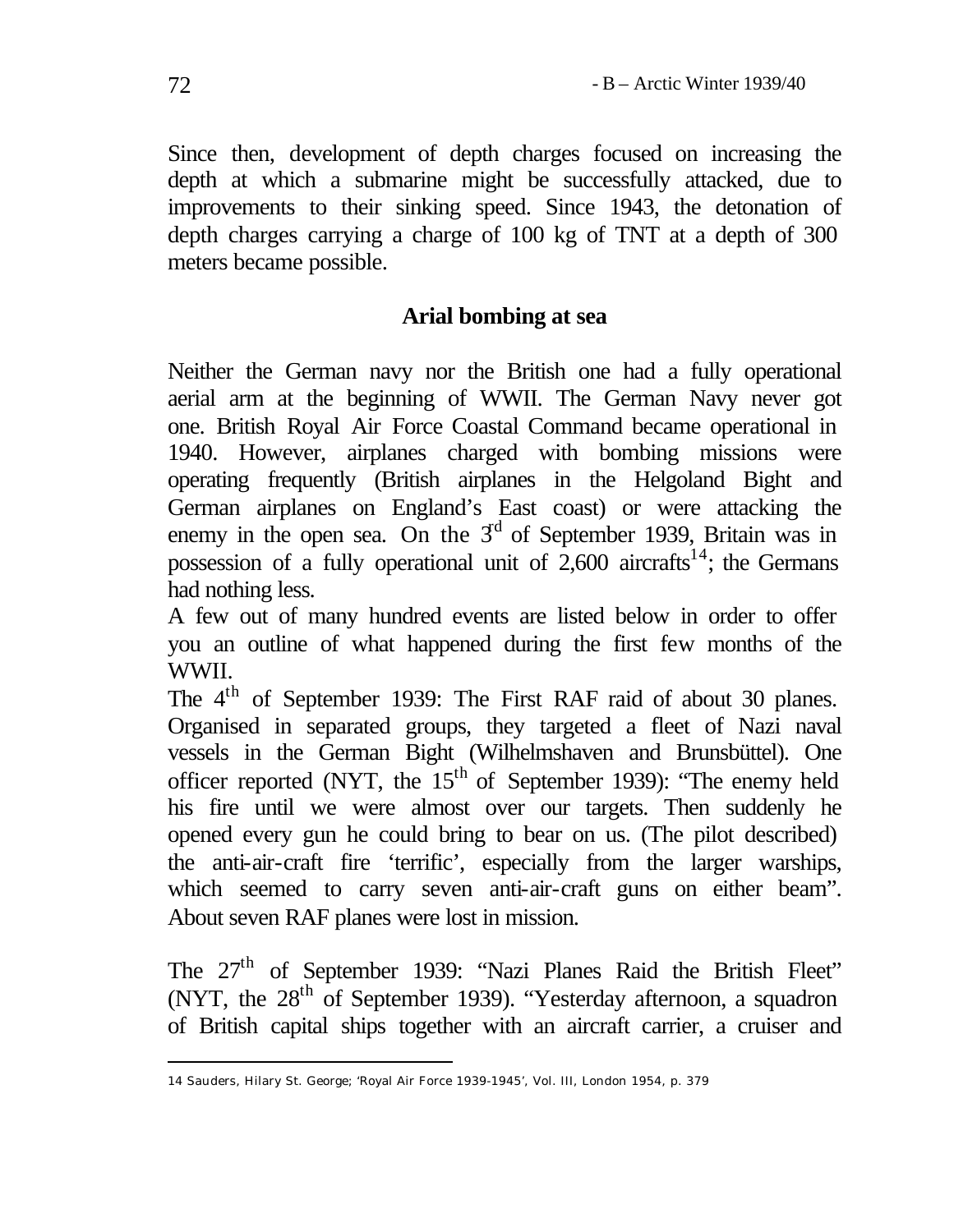destroyers were attacked by about twenty German aircrafts in the middle of the North Sea. No British ship was hit and no British casualties were recorded. One German flying boat was shut down and another was reported to be badly damaged" (NYT, ditto). "This attack was made by fourteen German land bombers", it is said (NYT, the 29<sup>th</sup>) of September 1939). "Last Tuesday, about twenty German planes attacked a British Patrol in the North Sea". (NYT, the  $8<sup>h</sup>$  of October 1939)

The 29th of September 1939: "Six British planes have attacked a German naval squadron near Helgoland today" (NYT, the 30<sup>th</sup> of September 1939). "Five out of 11 Hampdens (planes) are shot down by German fighters"

The 9<sup>th</sup> of October 1939: "British cruisers hunting submarines in the North Sea (southern coast of Norway) fought off German bombers, which attacked repeatedly". "The bombers attacked again and again. And anti-aircraft guns blazed from the decks of the warships" (NYT, the  $10<sup>th</sup>$  of October 1939). "Also a German naval flotilla with more than a dozen ships; while the British employed 12 Wellington bombers, the Germans sent almost 150 planes to the battle scene but without any success".

The  $11<sup>th</sup>$  of October 1939: "Since the war broke out", Sir Kingsley said, "the coastal command flew a distance of approximately 1 million miles on reconnaissance, anti-submarine and patrol missions, and provided escort for 100 convoys. Submarines were sighted by planes on seventy-two occasions and, on thirty–four times, the planes were able to attack", he said. (NYT, the  $11<sup>th</sup>$  of October 1939)

The 17<sup>th</sup> of October 1939: "Nazis bomb naval base in Scotland". "About a dozen German planes yesterday rained bombs on British naval vessels in the Firth of Forth near Rosyth, Scotland" (NYT, the 17<sup>th</sup> of October 1939). "Three ships are slightly damaged; two bombers are shot down, crashed in flames at sea".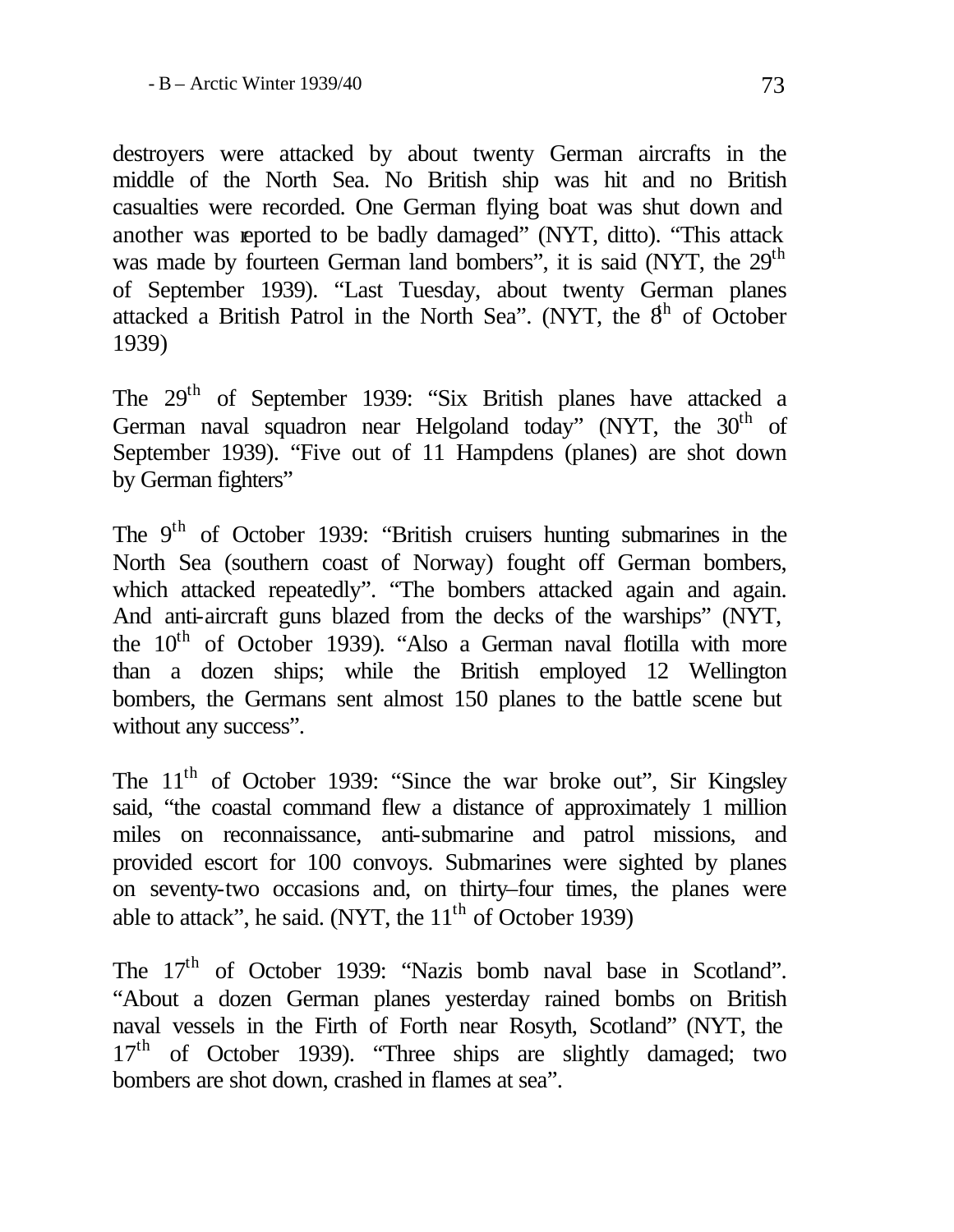The 21<sup>st</sup> of October 1939: Fighter planes shot down four German bombers out of nine which were deputed to attack a British convoy off the Humber estuary.

The  $5<sup>th</sup>$  of November 1939: "Our outlook shouted, 'Planes right ahead, Sir; three planes; they are diving, Sir'. Our foremost guns opened fire with a roar that drowned everything. The muzzles were elevated almost level with the bridge and yellow flames sprang out, obliterating the shapes of the German machines swooping over the convoy. The sea leapt up in columns where their bombs were dropped." (NYT, the 5<sup>th</sup> of November 1939)

The  $7<sup>th</sup>$  of November 1939: First sorties of German torpedo-carrying aircrafts were targeted against a British destroyer, but without any success as the torpedo missed the target.

The 14th of November 1939: "Nazi planes bomb Shetland Island". (NYT, the  $14<sup>th</sup>$  of November 1939)

The 22<sup>nd</sup> of November 1939: "Three Royal air force planes send a Dornier (bomber) into the sea before it reaches the coast". (NYT, the  $22<sup>nd</sup>$  of November 1939)

The 14th of December 1939: Twelve RAF bombers attacked German warships in Helgoland Bight, but ended up by losing six "British Bombers and Messerschmitts fight; both sides lose planes in Helgoland battle" (NYT, the  $15<sup>th</sup>$  of December 1939). "Nazis claim ten planes have been shut down" (NYT, the  $16<sup>th</sup>$  of December 1939).

The 17<sup>th</sup> of December 1939: German bomber planes attacked trawlers near the English east coast and sank 10 boats of approx. 3,000 tons.

The 18<sup>th</sup> of December 1939: "Driven away from the English coast, two German bombers dived out of the clouds above the 487-ton British motor ship *Serenity* today, riddled its decks with machine-gun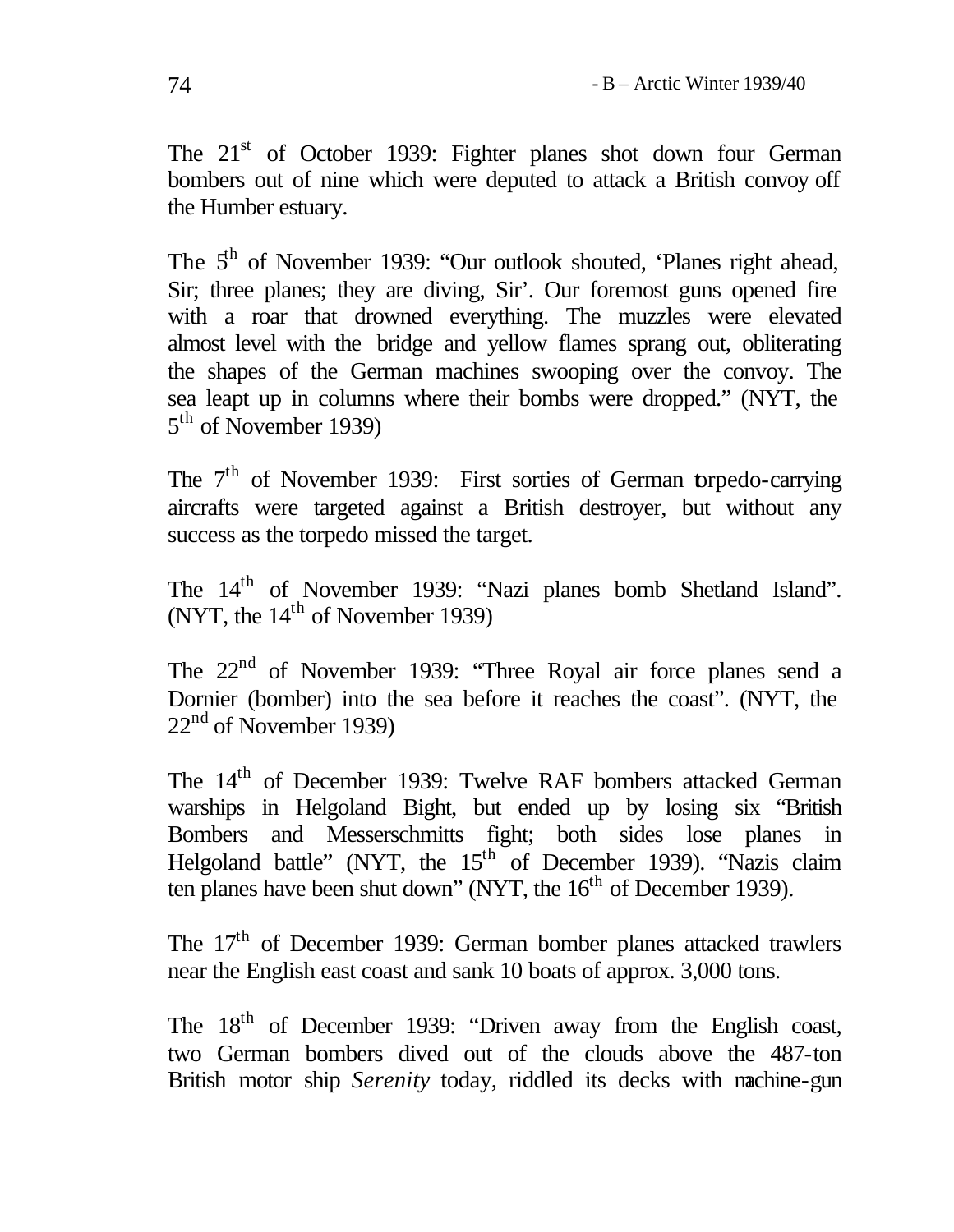fire and then dropped 18 bombs until one struck it and sent it to the bottom". (NYT, the  $18<sup>th</sup>$  of December 1939)

The 19<sup>th</sup> of December 1939: 'Air Fleets fight off Helgoland'. '34 down say Nazi'. "The biggest air battle of the war occurred yesterday when British bombers encountered German pursuit ships over Helgoland Bight" (NYT, the  $19<sup>th</sup>$  of December 1939). The loss was 12 planes out of 24 RAF Wellington bombers deployed.

The 21<sup>st</sup> of December 1939: "German aircrafts attacked thirty-five vessels, including two neutral ships during the last three days", the Admiralty announced tonight. "Of the ships attacked, one coasting steamer and six fishing trawlers sank." (NYT, the  $21<sup>st</sup>$  of December 1939)

#### **Sea mines**

During WWII the Allies and the Axis countries had laid about 600'000 sea mines in the European and Atlantic waters. Comparing mining activities during the four autumn months of 1939 to those 65 months that followed (1940-1945), one may tend to think that this short period of four months is hardly significant and therefore it can be ignored. This would be wrong for the subsequent reasons.

During the first four months of war, the 'monthly-average' of mines laid was 10 times higher than during the next five years and could have been somewhere between 50,000 and 100,000 or even more, due to the following facts:s

- a. The countries could immediately use their accumulated stockpile;
- b. Sea mines were regarded as 'cheap' weapons and it was not difficult to produce them in large numbers;
- c. Neutral countries also could and did use mines as a 'defensive measure'.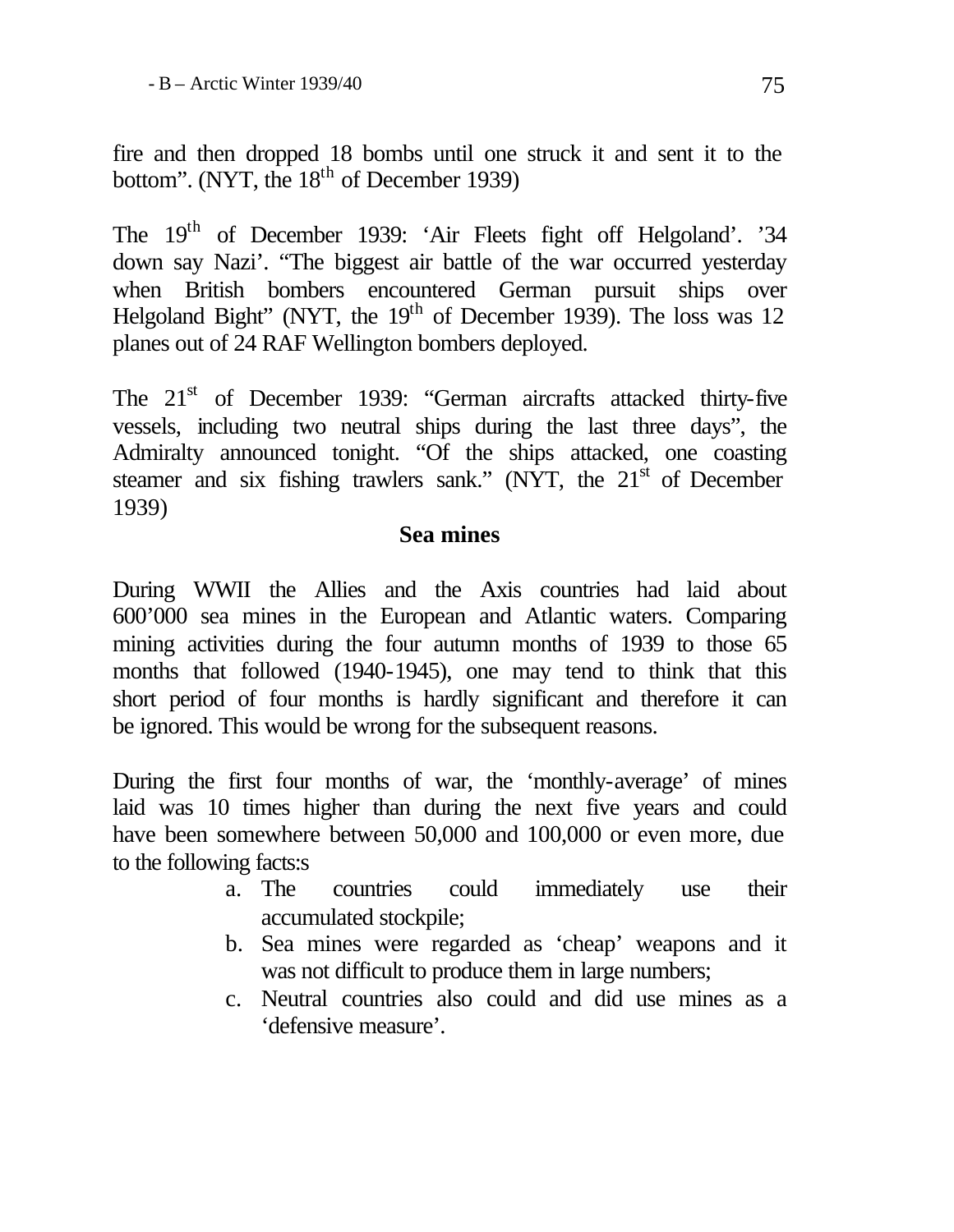#### **East Coast Barrier**

The British successfully mined their East coast from Dover to Orkneys during the first few months of the war. In September 1939 alone, the British minelayers *Adventure* and *Plover* laid 3,000 mines across the Strait of Dover. In the second half of September, the barrage was completed with 3,636 U-boat mines, which soon paid results, Germany losing three U-boats in October. The British set up the East Coast Barrier, a mine barrage between twenty and fifty miles wide, from Scotland to the Thames, leaving a narrow space for navigation between the barrage and the coast. In late 1939, the British Admiralty intended to lay a 500-mile minefield of unprecedented size, a barrage in a strip of thirty to forty miles. That was a "gigantic effort to check the German submarine campaign" (NYT, the  $31<sup>st</sup>$  of December 1939). In early January 1940, it was reported: "British naval vessels are sowing some of the last mines needed to complete Great Britain's 30,000,000-pounds protective shield for east-coast shipping, which is the most extensive mine field ever laid." (NYT, the 11<sup>th</sup> of January 1940) If one assumes that the weight of those mines varied between 300 and 1,200 pounds, the number of mines laid in autumn along the east coast alone would be between 25,000 and 100,000 mines.

A mining mission on the  $17/18^{\text{th}}$  of October 1939: The German destroyers *'Galster', 'Eckholdt', 'Lüdemann', 'Roeder', 'Künne'* and *'Heidkamp*' took on their cargo of 60 mines each (except *'Heidkamp'*) at Wilhelmshaven and departed at



noon, racing northwards first, at 30 knots, as a misleading measure, then, at dusk, turning westwards for the target area: the mouth of the Humber. In the early hours of the  $18<sup>th</sup>$  of October, the five destroyers began their task, between the Humber Estuary and the Withernsea Light. On completion, the destroyers headed home at full speed. This minefield of 300 mines eventually sank seven ships.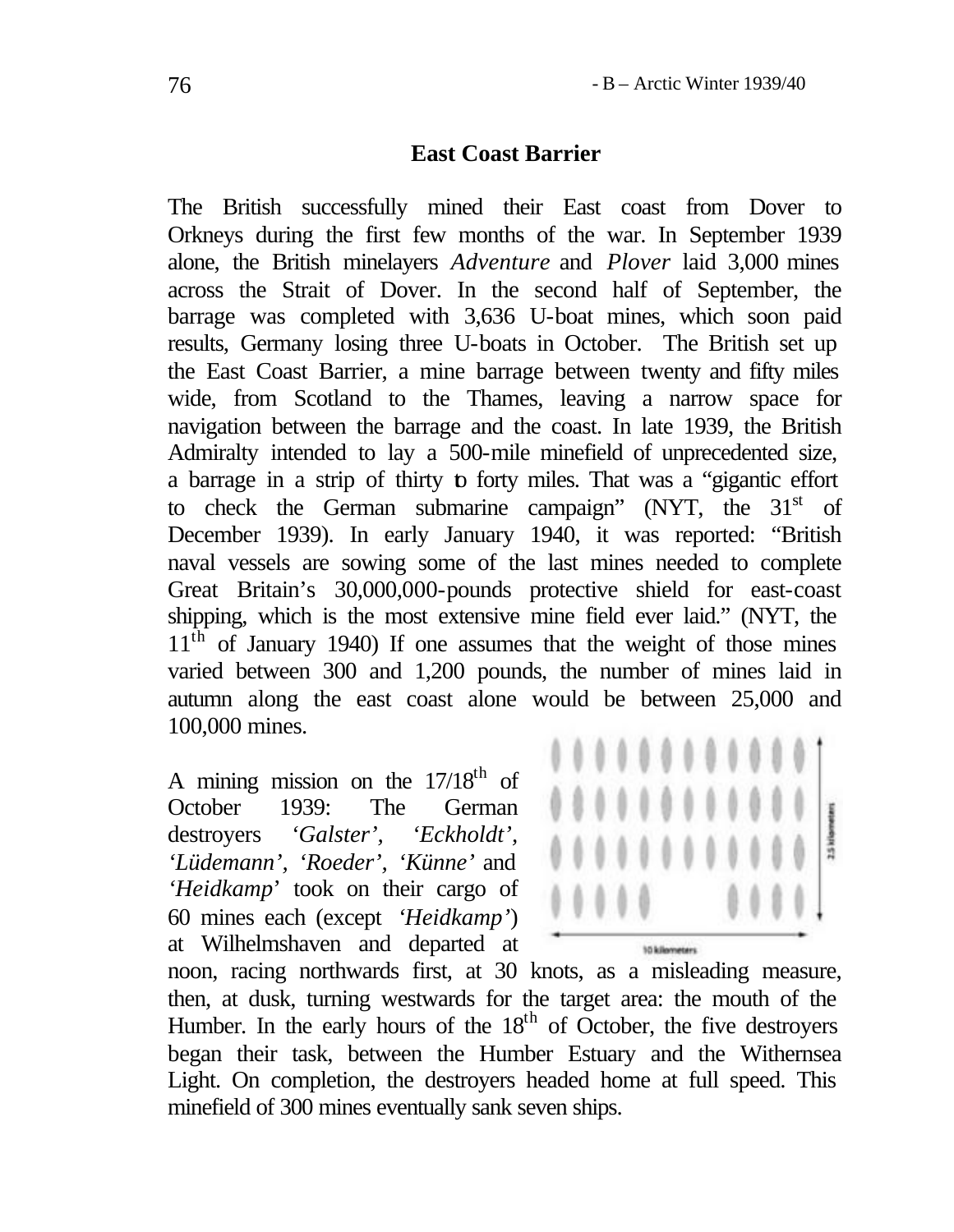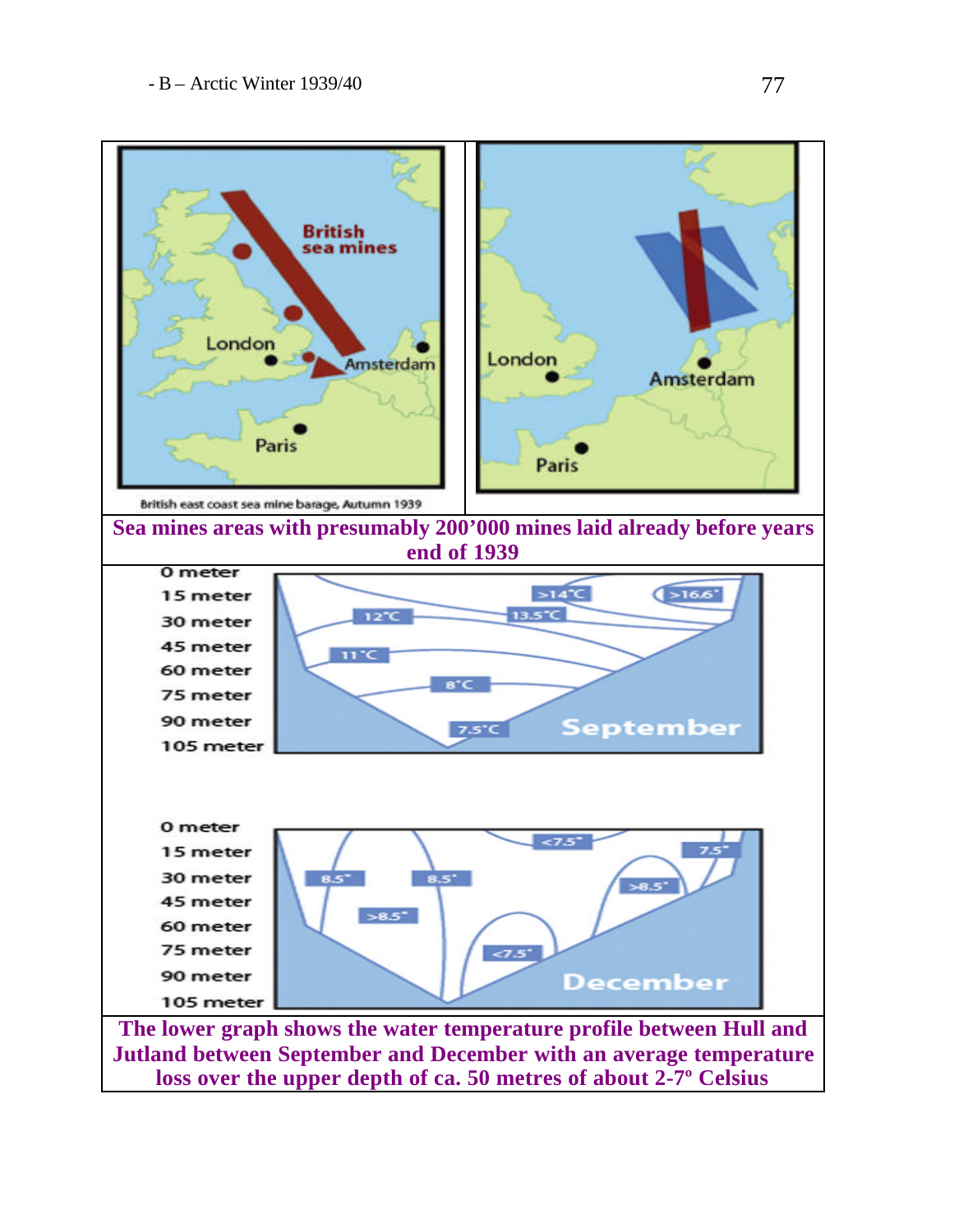### **Helgoland Bight (Deutsche Bucht)**

German Navy engaged very actively in planting contact mines starting from the Nethelands' coastal waters (near Terschelling island) and going northwards across the Helgoland Bight up to the entrance of the Skagerrak, at a distance between 50 and 100 km off the coast of Schleswig-Holstein and Denmark, called the "Westwall". The most north-westerly point announced by the Germans as 'Dangerous zone' was the position 56°30' North and 4°25' East. That was about half the distance between Skagerrak and Scotland. The first minefield locations were near Terschelling, Esbjerg, Helgoland and two places near Jutland (NYT, the  $5<sup>th</sup>$  of September 1939). Specific warnings had been given to more than 100 Danish fishing cutters from Esbjerg (NYT, ditto). It was reported that one unidentified cutter had been blown up seventy miles west of Wyl light ship (NYT, ditto). For about three weeks, a flotilla of at least 25 naval vessels was engaged in laying mines along the "Westwall".

It was difficult to verify how many mines the flotilla had planted during the first few weeks as it was not possible to get reliable figures about the stockpile the Germans had on the  $1<sup>st</sup>$  of September. The number of mines laid during this period could be somewhere between 20,000 and 200,000. But as the distance from Terschelling to 56° 30' North is of about 350 kilometres (170 sea miles) and as the 25 naval vessels deployed for this task were able to cover thousands of mines per day, it seems reasonable to assume that, by the end of September, at least the first 10,000 mines were laid and, by the end of October, 20,000 were in place. The "Westwall" was more or less complete in the following months. According to a NYT report, one minelayer could lay  $300$  mines per hour (NYT, the  $18<sup>th</sup>$  of February 1940). During the early days of WWII, one-third of the total of 200,000 sea mines of the German Navy would have been laid in the North Sea.

Home Fleet's surface vessels undertook a number of missions as well, with the purpose of laying mines in the German home waters. Such an illustrating example would be the mission undertaken by the British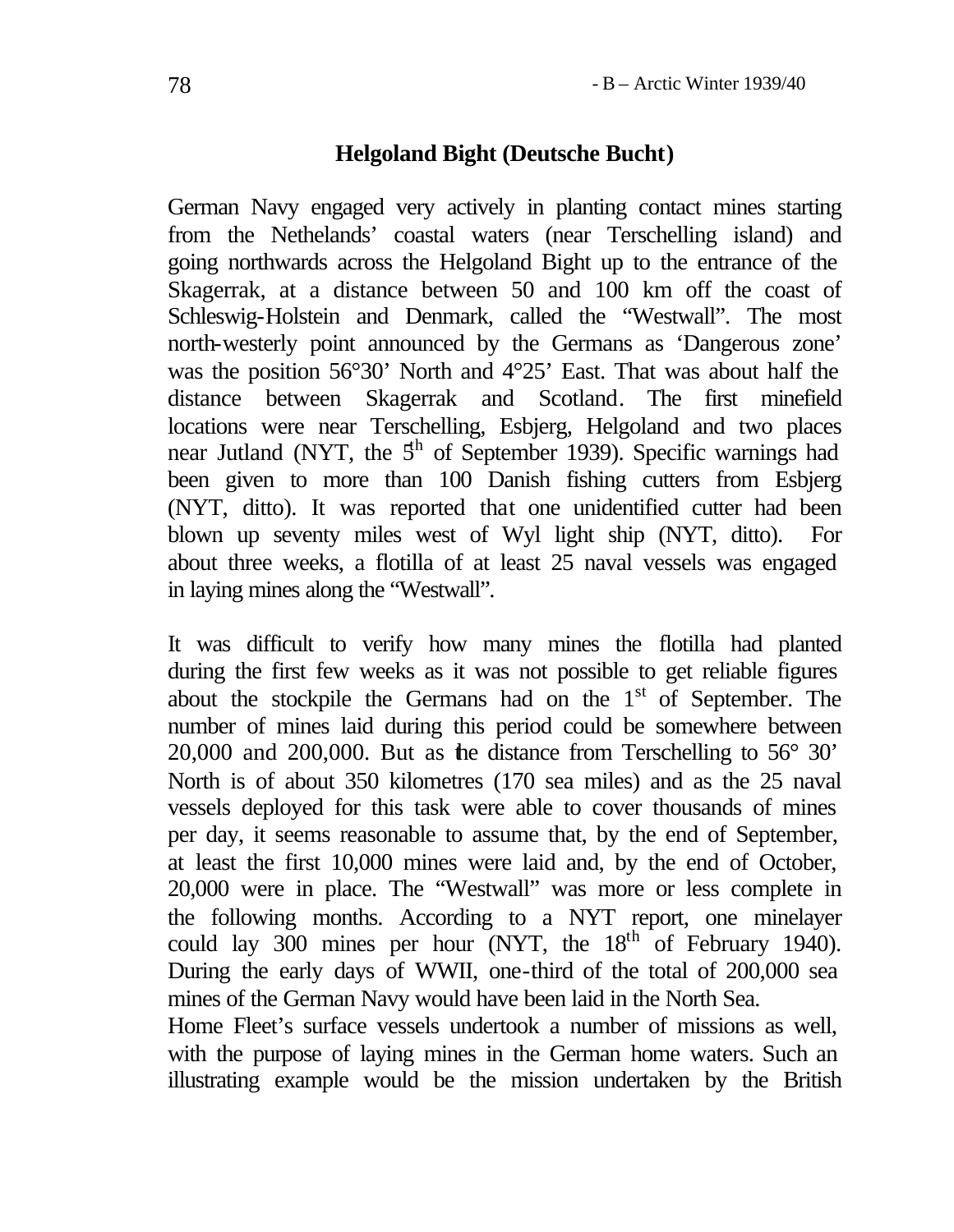destroyers *Esk* and *Express*, which laid mines where "Westwall" 'exit channels' were assumed to be.

## **Mining the Baltic Sea, 1939**

War had just started when the 1,555-ton, Greek ship Kosti hit a German mine, two miles south of Falsterbo/Sweden, on the 4th of September, and sank after a terrible explosion in the minefield of the Great Belt and west of the Danish island of Zealand. (NYT, the 5th of September 1939) Danish Government made public its plans of planting mines in its own waters. (NYT, ditto) On the 4<sup>th</sup> of September, the Germans laid about 1,000 mines at the entrance in the Danish waters and continued so during autumn as well. Situation worsened day-by-day for six long years. It is difficult to verify the number of mines the Germans planted in the Southern Baltic Sea. In the Western Baltic Sea, it would have been many thousands before the winter of 1939/40 arrived and, as a result, the German Baltic waters suffered the impact of a compact ice cover since January 1940.

Other riparian countries planted mines as well. With the help of minesweepers *Czajka, Jasolka* and *Rybitwa*, even the Poles managed to drop 60 mines south of Hela (Gdanska Bight), on the  $12<sup>th</sup>$  of September. The Soviet Navy started laying mines in the Gulf of Finland in late September. A number of mining activities of Germans, Finns and Russians took place in November and December 1939. The total figure of mines laid in various parts of the Baltic Sea in late 1939 could reach several ten thousands.

Finally, more recent information: In 2001, a multinational squadron of minesweepers of the North Atlantic Treaty Organisation and Baltic States was searching for old mines in Latvian waters. According to Baltic experts' estimation<sup>15</sup>, over 80,000 mines laid during first and second world wars remained in the territorial waters of Baltic countries.

<sup>15 /</sup>english.pravda.ru/cis/2001/11/19/21327.html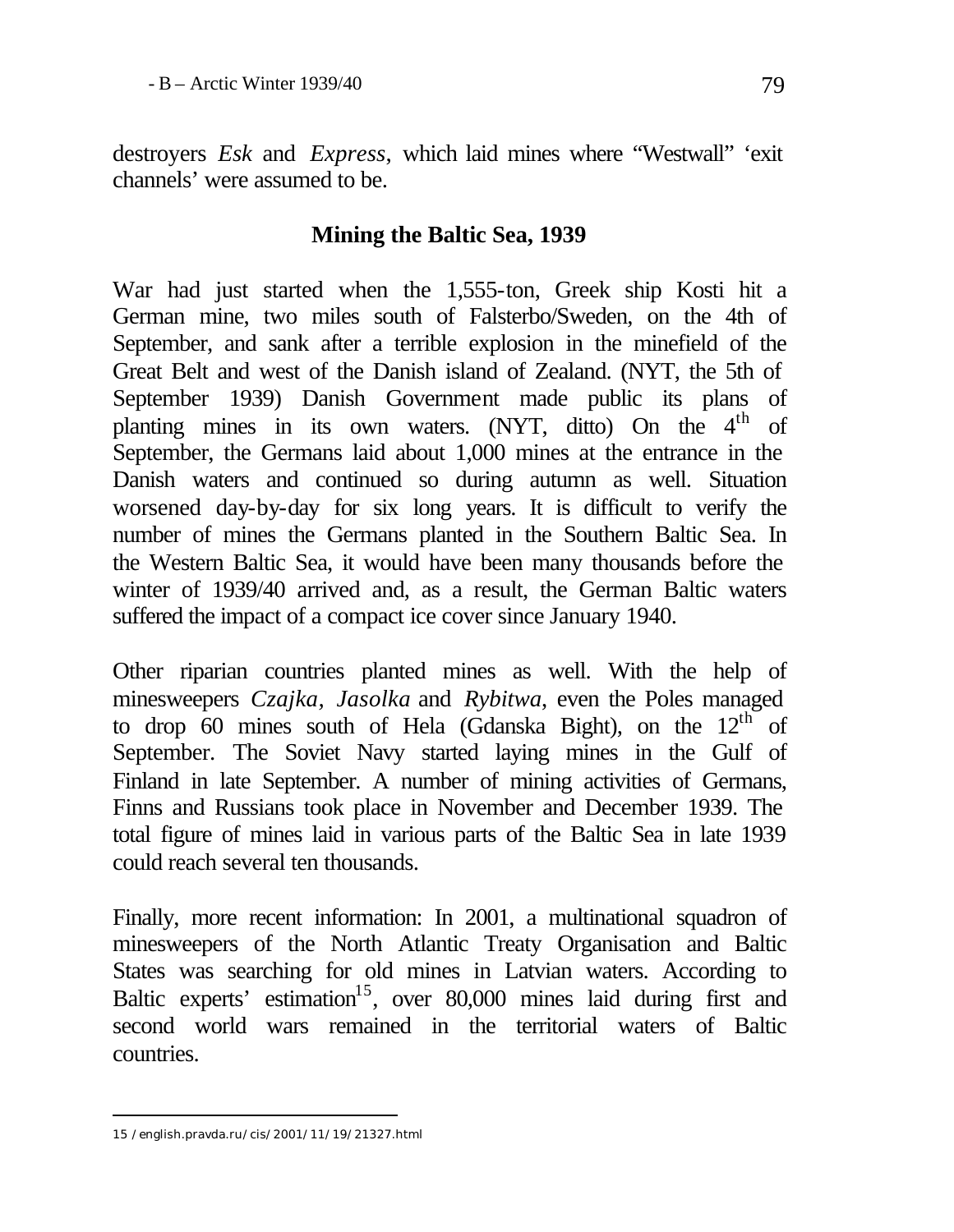### **Chronicle of a few mining events**

The number of serious sea mining events during the initial war months presumably goes up to several thousands, out of which only a few will be listed below:

3-9 September 1939: Four U-boats dropped magnetic mines in the estuaries of Orfordness, Flamborough, Hartlepool and the Downs, sinking four vessels with a total tonnage of 16,000 and damaging one ship of 11,000-tons.

4-20 September 1939: Several minefields laid in Western Baltic Sea to seal off the passage through Danish waters caused the following incident: The US *Mormachawk* sailed with pilot assistance through a German minefield in early September 1939 when five loose mines blew up 500 to 800 yards away. (NYT, the  $20<sup>th</sup>$  of September 1939)

The 21<sup>st</sup> of September 1939: Soviet Navy plants mines in the Gulf of Finland to protect Kronstadt and Leningrad. (NYT, the 22<sup>nd</sup> of Sept.39)

The 17<sup>th</sup> of October 1939: Mine operation near Humber - German torpedo boats and destroyers sank seven vessels.

The 21<sup>st</sup> of October 1939: On 21<sup>st</sup> October and 25<sup>th</sup> November German mines sank their own German Coast Guard ships, south of the Great Belt. (NYT, the  $26<sup>th</sup>$  of November 1939)

The 6<sup>th</sup> of November 1939, off Copenhagen shore: "Gales have loosened several hundred mines in the German mine fiels. Drifting mines exploded breaking windows and frightening citizens with their terrific detonations." (NYT, the  $6<sup>th</sup>$  of November 1939)

The 23rd of November 1939: Mines sank 22 ships in six days. (NYT, the  $23<sup>rd</sup>$  of November 1939)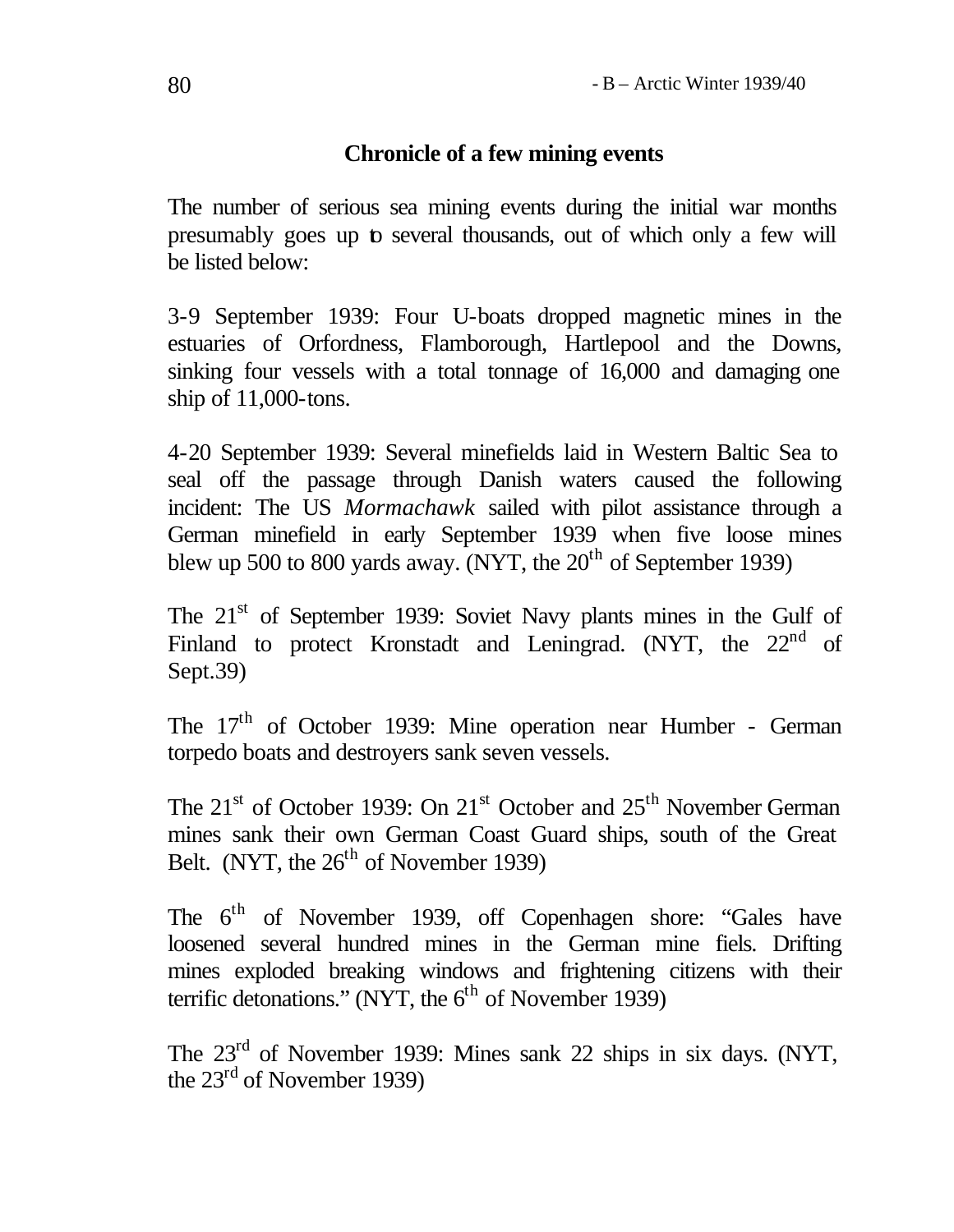The 1<sup>st</sup> of December 1939: England claimed to have mined an area of 300 square miles between the Schelde and Thames estuary. The freighter *Sheaf Crest* of 2,730 tons struck a mine and sank. (NYT, the 1<sup>st</sup> of December 1939)

The  $3<sup>d</sup>$  of December 1939: "A British tanker was sunk by mines near the southeast coast of England. *San Calisto* (8,010-tons) struck two mines which went off with such a force that the blast shook buildings on shore". (NYT, the 3<sup>rd</sup> of December 1939)

The 4<sup>th</sup> of December 1939: "A third German mine patrol ship was blown up this afternoon, north of the mine fields off Denmark, it sank in less than two minutes; its entire bottom was blown up". (NYT, the 5<sup>th</sup> of December 1939)

The 5<sup>th</sup> of December 1939: German cruiser *Nürnberg* lays mines in the area Kristiansand/Skagerrak.

The 6<sup>th</sup> of December 1939: Sweden mined her waters opposite to Aland Islands. (NYT, the  $6<sup>th</sup>$  of December 1939)

The 17<sup>th</sup> of December 1939: Four British destroyers laid 240 mines in the delta of the river Ems.

# **Minesweeping**

Minesweeping was another particularly effective means of churning and turning huge sea areas about day by day since war started. A standard mine was the moored contact mine, a buoyant material filled with explosives of up to 1,000 kg. To nullify their effect, special ships used distant means to cut the mooring chain or wire attached to the mines to keep them afloat. Sometimes they exploded before reaching the surface but if they surfaced they were blown up by rifle shots.

Germans used magnetic mines for the first time in November 1939. The NYT soon reported that: "Some wild stories have appeared here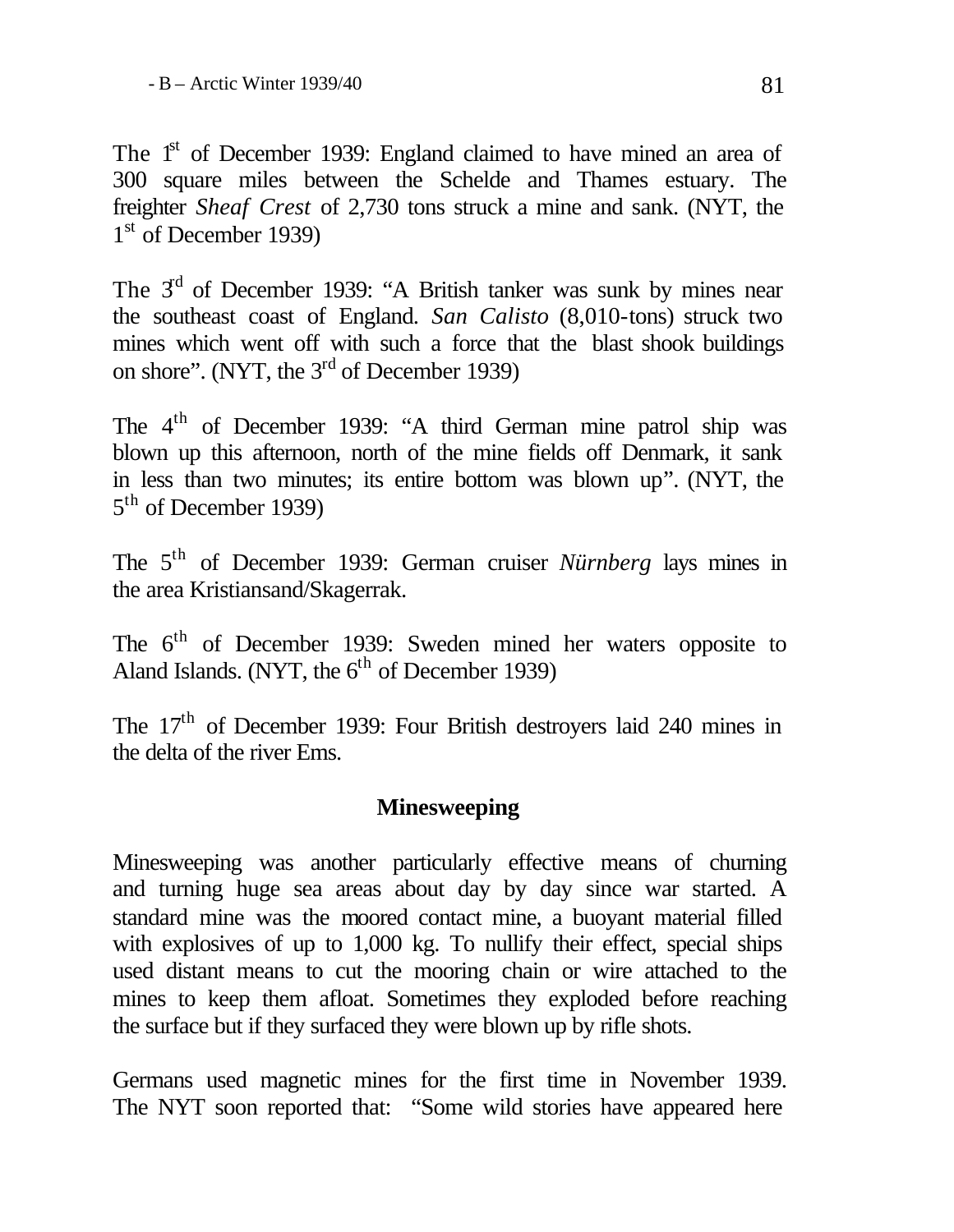suggesting that the Germans have invented a so-called 'magnetic mine", (NYT, the  $22<sup>nd</sup>$  of November 1939). Actually, one magnetic mine was discovered on the shore near Southend, UK, on the  $22<sup>nd</sup>$  of November, and was examined by the Navy's mining school. Only two countermeasures were available against magnetic mines. One was to explode the mine by towing a cable, which passed an electric current through water. From the point of view of the climate, this was the worst possible result. The mine exploded at its location, at a depth of 20, 50, 100 metres or more, producing the highest possible "stirring" effect in the water column above. The other countermeasure was to deactivate the ship's 'magnetism' so that it could pass near the mine without activating it.

Minesweeping proved to be a tremendous round-the-clock operation, travelling millions and millions of miles in the sea for detecting and destroying the 'weapon in waiting'. The efforts made during WWII had been tremendous. German Defence machinery against Allied mining involved 46,000 personnel, 1,276 sweepers, 1,700 boats, and 400 planes, whereas the British Defence against Axis mining involved 53,000 men and 698 sweepers<sup>16</sup>. When, on the 19<sup>th</sup> of November 1939, five ships were destroyed by mines, the urgent need of a huge mine sweeping operation became obvious  $(NYT$ , the  $20<sup>th</sup>$  of November 1939). The discovery of a 'sample mine', on the  $22<sup>nd</sup>$  of November, confirmed significantly the effectiveness of these countermeasures. The British Admiralty put quickly a pre-war plan into action, whereby some 800 commercial trawlers, drifters and whalers were requisitioned, fitted out with wire sweeping gear and their crews trained accordingly.

### **"Stirred and shaken"**

The destructions of war at sea are usually accounted in sunken merchant tonnage or enemy naval ships destroyed. The total loss of

<sup>16</sup> Hackmann, Willem; 'Seek and Strike', Sonar, anti-submarine warfare and the Royal Navy 1914-54, London 1984, p.344.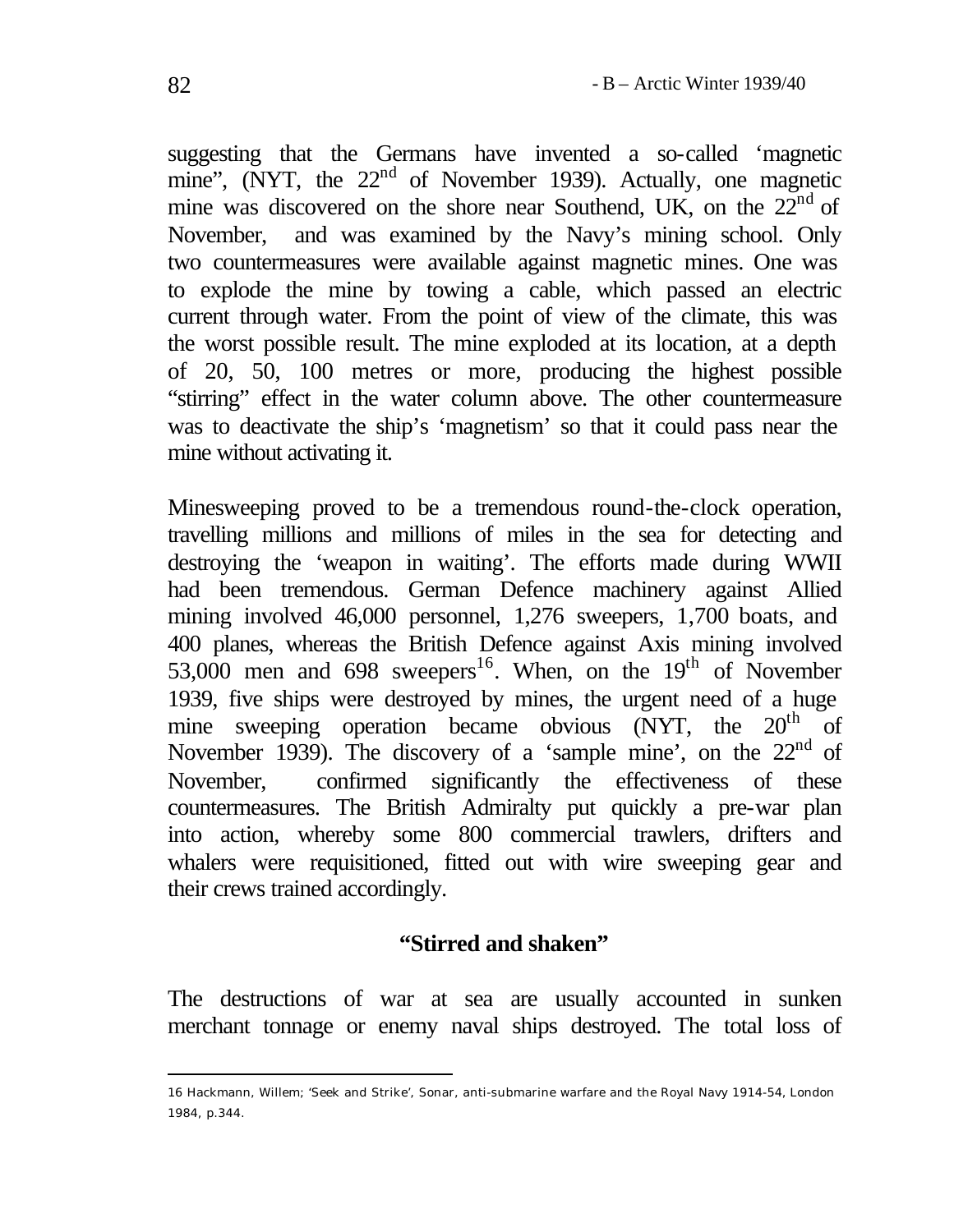merchant ships from all causes was of about 380 with a tonnage of 1 million, whereby British, Allied and Neutral accounted for 320 vessels and about 900,000 tons. These are the figures relating to the sunken ships in UK waters:

- o September 1939: 33 ships totalling 85,000 tons;
- o October 1939: 24 ships totalling 63,000 tons;
- o November 1939: 43 ships totalling 156,000 tons;
- o December 1939: 66 ships totalling 152,000 tons.

In addition, the Royal Navy lost: one battle ship; three destroyers; one aircraft carrier; one armed merchant cruiser; ca. 10 trawlers; two Uboats; and a number of smaller units. The German Navy lost 9 Uboats and, from its bigger units, the pocket battleship *Graf Spee* on the La Plata, in December 1939.

However, the sinking of about 500 big objects with several thousands of dead sailors and service men may tell a lot about man and material loss, but little about the violent shaking of climatically sensitive seas. Since war commenced, many hundreds of vessels ploughed the seas day and night in numerous naval activities. A battleship at cruising speed of 30 knots causes a water column of about 12 meters over an area of 72 square km, within a period of 24 hours. Only 300 such ship movements over one month are needed for turning the complete North Sea surface layer about. And naval war in 1939 was lasted four months until the arctic winter 1939/40 arrived. Until that moment, up to several thousands of explosions caused by bombs, sea mines, depth charges and shells had taken place above and under the sea surface of the Northern European seas. The climatically relevant seawater structure was, in the sense of statistical average, severely affected by anthropogenic actions. A cold winter was inevitable as explained in the next section.